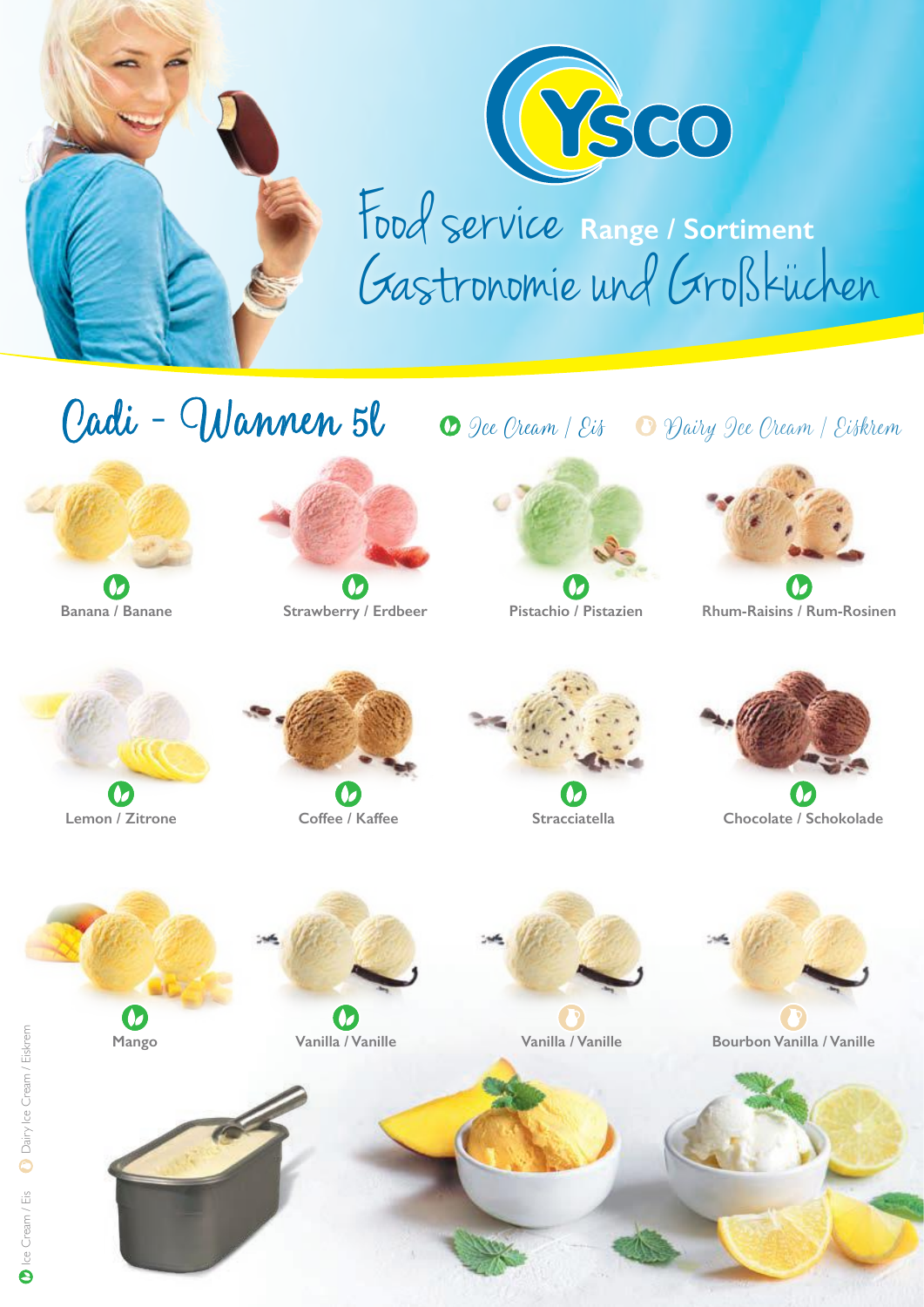

**Space shuttle**

**berry / Waffelhörnchen Vanille - Erdbeer**

**Waffelhörnchen Vanille**

**late / Waffelhörnchen Vanille - Schokolade**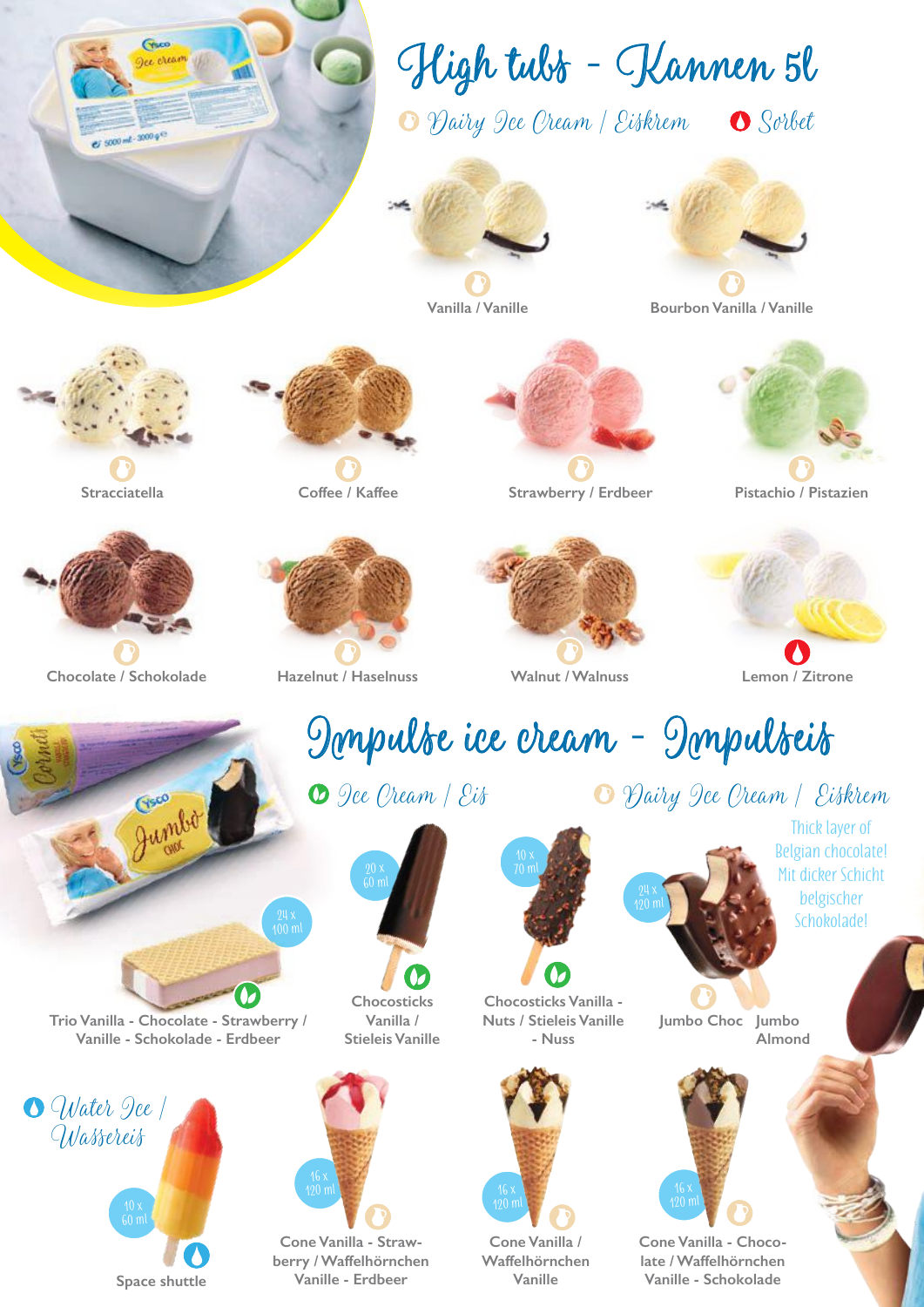Ice Cream / Eis Sorbet Cups - Becher **36 x 80 ml**



**Vanilla / Vanille**

**Vanilla - Chocolate / Vanille - Schokolade**



**Walnut / Walnuss**



**Vanilla - Strawberry / Vanile - Erdbeer**



**Vanilla - Pistachio / Vanille - Pistazien**



**Vanilla - Caramelised biscuit / Vanille - Spekulatius**



**Lemon / Zitrone**



**Food safe seal with individual expiry date**

**Ysco** Cupt

**Lebensmittelsichere Versiegelung mit individuellem**



**Vanille - Amarena**

**NEW**



**Vanilla - Caramel Sauce / Stracciatella**

**NEW**

67

**with / mit STEVIA**



**Vanille - Karamellsoße**

**Light Vanilla / Vanille Diät**